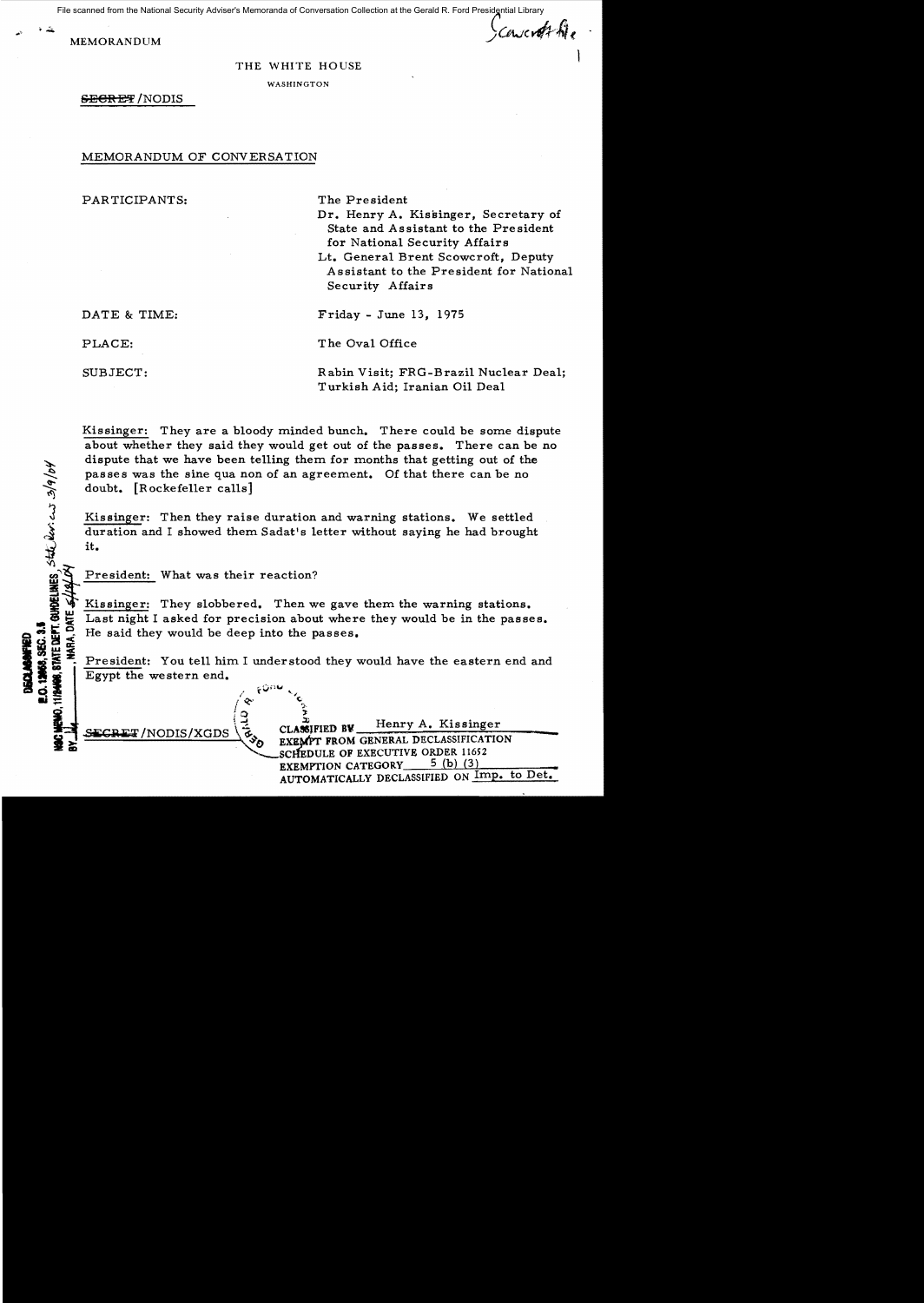Kissinger: I am meeting him again at  $5:00$ . If it turns out we get into another endless haggle...

On Syria, he said he would consider a unilateral move but he would never do it. Then there is the question of armaments and thinned-out zones -again it was unsuccessful.

President: I thought last night we should start a specific proposal for an overall settlement.

Kissinger: We are well along on that. Let me meet with him and tell him that an interim arrangement won't work.

Scowcroft: [Described the Presidential statement.]

Kissinger: There just cannot be an Egyptian arrangement with nothing at all on Syria. We would be beaten to death and I think it would be better not even to go into it.

I don't think Sadat will accept each side being at the respective ends of the passes unless the positions are symmetrical. Much of this is pure Israeli domestic politics. He said publicly in February that he would give up the passes only for nonbelligerency; he can't wriggle off the hook now. I wanted just to have a line at the eastern end without defining it at the end of the pass - - so Sadat would say they are out of the pass and Israel would know they weren't, I didn't get that far.

President: Let's refine this, pass it to Sadat, and see his reaction. If it doesn't work, we will go to a comprehensive settlement.

Kissinger: That is probably the'best. I think we should not spill too much blood for an interim settlement.

President: One argument is that it looks forthcoming if we put in the manned warning stations than if we go for an overall settlement.

Kissinger: They are almost irrational. It is 90 percent domestic politics.

President: Betty found Mrs. Rabin very demanding and aggressive.

Kissinger: Let's see where we are tonight. If they are close, you might think of making an American proposa , but not before we see Sadat's  $\text{reaction.}$   $\text{and}$   $\text{and}$   $\text{and}$   $\text{and}$   $\text{and}$   $\text{and}$   $\text{and}$   $\text{and}$   $\text{and}$   $\text{and}$   $\text{and}$   $\text{and}$   $\text{and}$   $\text{and}$   $\text{and}$   $\text{and}$   $\text{and}$   $\text{and}$   $\text{and}$   $\text{and}$   $\text{and}$   $\text{and}$   $\text{and}$   $\text{and}$   $\text{and}$   $\text{and}$   $\text{$ 

 $\begin{pmatrix} 1 & 1 \\ 1 & 1 \\ 1 & 1 \end{pmatrix}$ 

\(e) , video , video , video , video , video , video , video , video , video , video , video , video , video , v<br>Taxable , video , video , video , video , video , video , video , video , video , video , video , video , vid 'Z-~~: *.* 

## **sret /NODIS / XGL**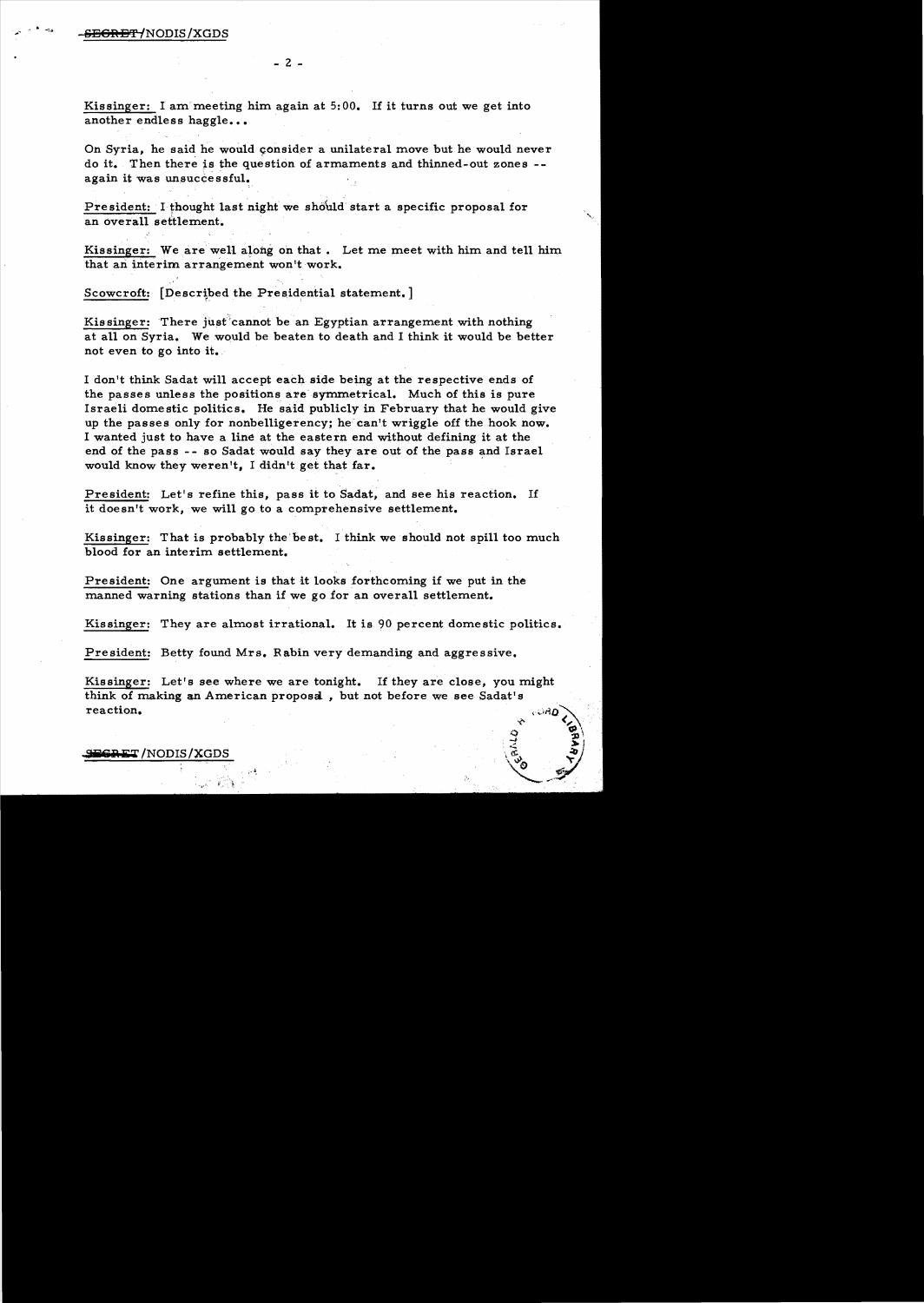## ECRET/NODIS/XGDS

,. -::;>

,,

You will see Max Fisher. They are constantly telling me they, are getting to you. I say go ahead. They-said a leading Jew told you that your place in history depends more on what you do for, the Jews than for what you do for the Arabs.

I'll tell Max there has been'some progress but there are still some issues on passes. Sadat has made some concessions.

President: Why not say I have ordered a comprehensive plan?

Kissinger: We have a problem on nuclear power and West Germany.

President: Yes. I raised the Soviet-German reactor with Brent.

Kissinger: There I would make an exception because it is power for Berlin, but absolutely insist on LAEA safeguards hereafter.

 $\mathcal{L}$ 

## Pre sident: Okay.

Kissinger: We have another problem -- the German sale to Brazil. This is a real mess. We have leaked all over, we have a problem with Germany, and we have a problem with Brazil. And the Congress is upset. But we have absolutely no control' over it and it tends to defeat efforts to get more suppliers' safeguards. I think we have to explain to the Congress what the situation is and what the dilemma is. .

Then there is the Turkish embargo. The question is one of legislative tactics. Isn't it better to start in the House with the Senate Bill and fall back later, rather than begin with a compromise and be driven back to nothing2

 $\tilde{k}$  ,

President: I told you I spoke to Rosenthal. He is planning to come up with a compromise proposal, on his and the others' behalf.

Kissinger: That is the best way --having it be their initiative.

On Greenspan and the Iranian oil deal: I would like to wait until Robinson returns, then the three of us will talk.

President: Fine. And only with Greenspan.

\$<del>ECRET/</del>NODIS/XGDS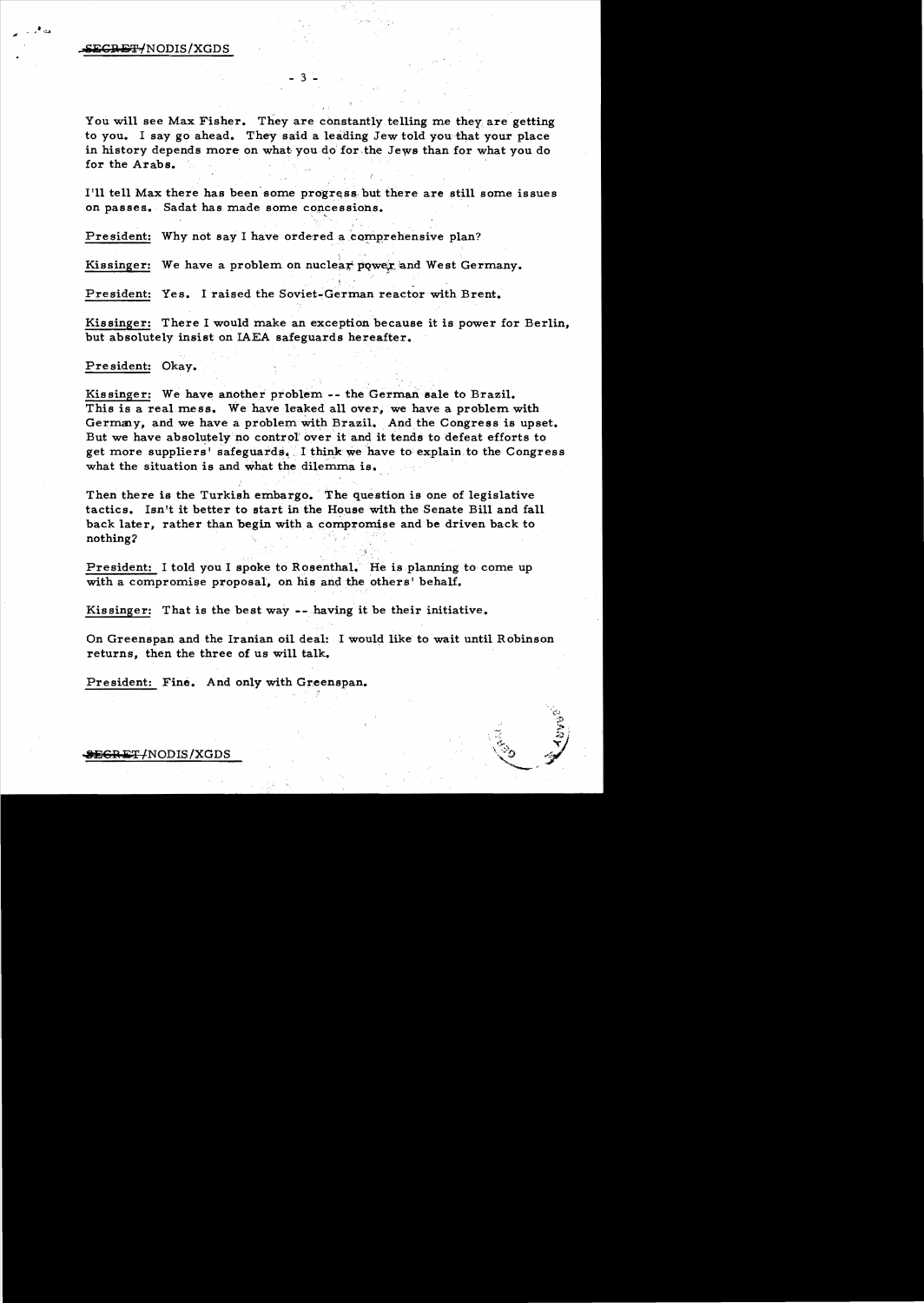$P/\!\!/$  $13$  June 25 K Thay are a blacky would lound, There will be save dreport about whether they said they would get out of passes, runneder is no deport that are have home alling them for months that getting contefu pieces crase some qua mon of donagelbout. of that this can be an doubt. (Rockepele cards) K at then the raise clumation & worning eletions. We Cettled christian - delivered Zon Salat better w/s 1 min he had bought it. P What was their untime K They slidded. Then we gave then warning Totins, hast might I asked the personne strit he dup inte posses. P You tell him & understood they would have easter evile Ecustin und K & monty him again at 5:00. If it turns and we get not a autor evalles hoygh... On Syria, he said he would wright a immobilisel were but he would now do it Than years to c question of account a through ant goute. again it was unsuccessful I geht look my st un should start a specific proposal for great settlement. K Ger an willaling on that, hat we must us hai + the bin that instance an general want work. S (December Peres statement) K Three perst can it be on Earlangement W/ **DECI ASSIFIED** E.O. 12958, SEC. 3.5 NSC MEMO, 11/24/28, STATE DEPT. GUIDELINES 5tate leview 3/9/04 **NARA.** DATE  $\frac{6}{4}$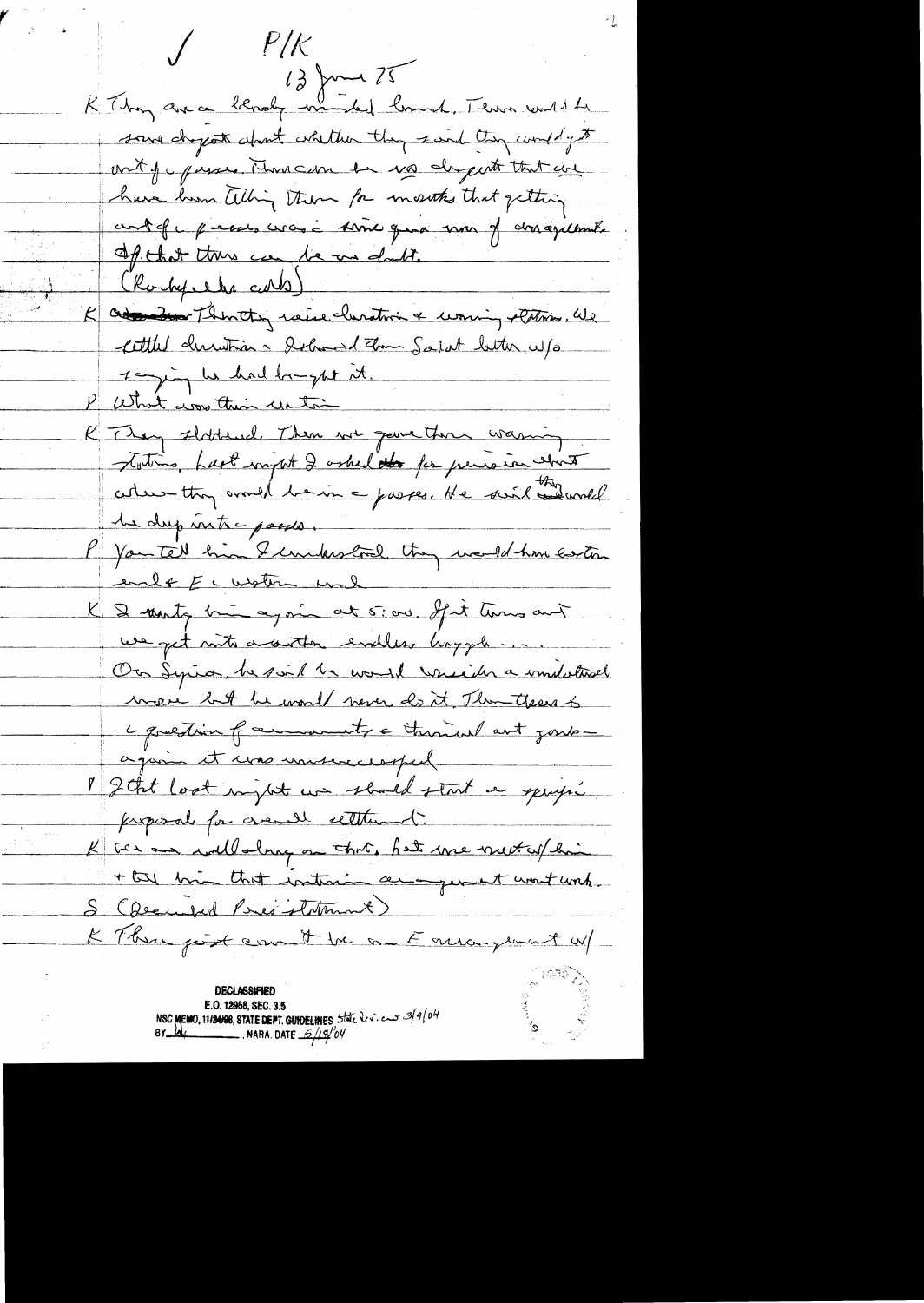withing at all a Squir we would be health to clears a stain it will be better with words go in to it. This Salit with acres hat pulled entog passes imbres portrères dre 19 montreal. Under of this is prese I donnatic portion He said in Fit be wonded just my passes andy for your halling - he can't uniquely for hook war. I haven't feet to home - hier at 5-of word by a difing it at end of poso - to Solat could tay though pass + I was 1 brown they want Debit get that for. Phito expire the, possitt dato, see his reaching of it gasn't with, we will go to comprehensive. K fastally a bot. I think our should not po spell Too comment blood for one rothing settlement P One argument is it looks fathering of we put Une US momed warning stations than if we go for armed settlement. K Tempas adament instrumer it is 90% dramente P Betty paul Mr. Robin very demanding and aggussive K Lits see cohoman au toujet. If they are close, you might think finishing an ann proposed, hat not byen une fer falat machine. In will see hory froher. They are writing the This me they are getting to your 2 toy goodward. They said a leading Jean told your your flag. in hity depends me in what you do for Juno thour for what you do for thats.